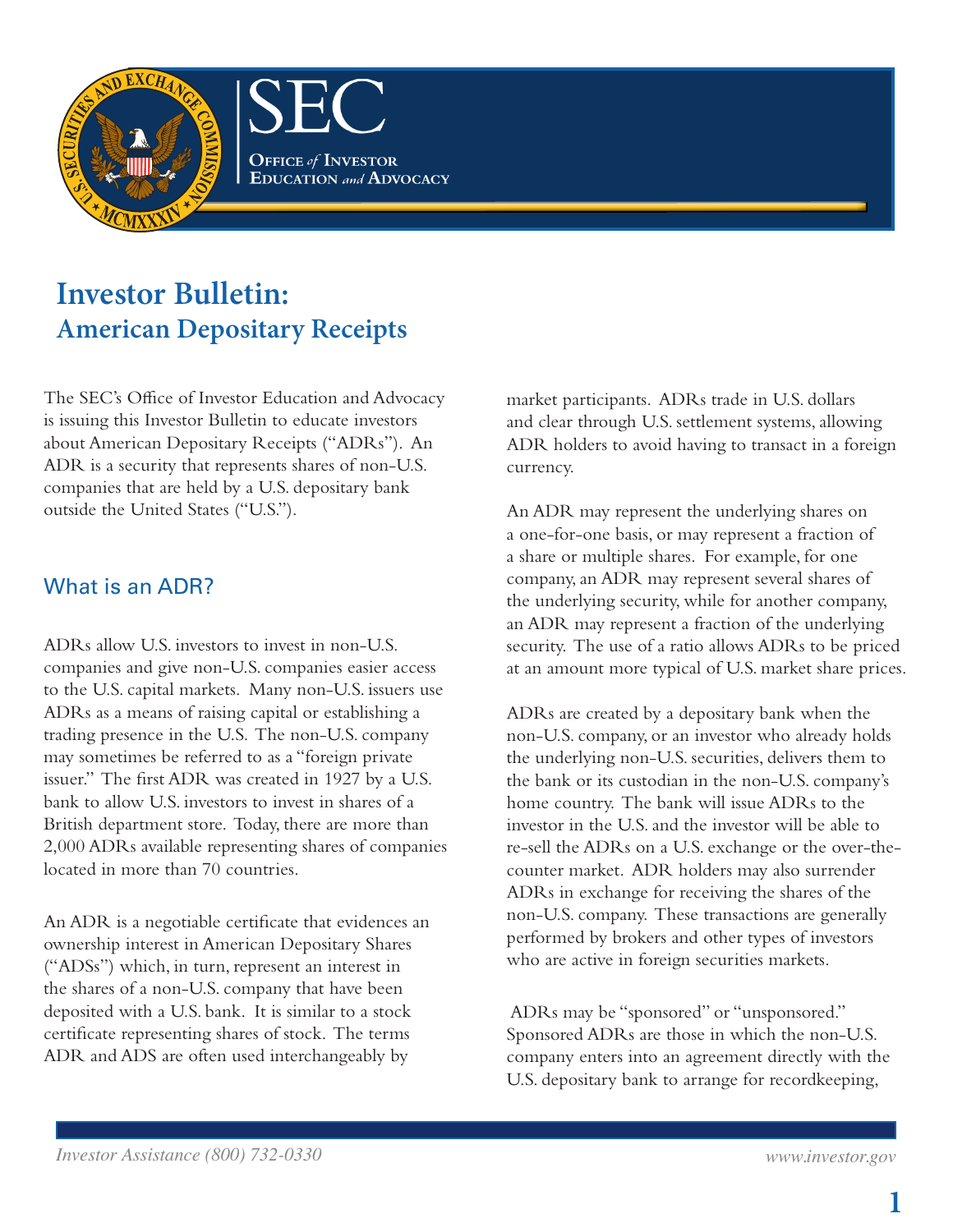forwarding of shareholder communications, payment of dividends, and other services. An unsponsored ADR is set up without the cooperation of the non-U.S. company and may be initiated by a brokerdealer wishing to establish a U.S. trading market. An ADR, however, may not be established unless the non-U.S. company is either subject to the reporting requirements under the Securities Exchange Act of 1934 or is exempt under the Act.

ADRs are always registered with the SEC on a [Form](http://www.sec.gov/about/forms/formf-6.pdf) [F-6](http://www.sec.gov/about/forms/formf-6.pdf) registration statement. Disclosure under Form F-6 relates only to the contractual terms of deposit under the deposit agreement and includes copies of the agreement, a form of ADR certificate, and legal opinions. A Form F-6 contains no information about the non-U.S. company. If a foreign company with ADRs wishes to raise capital in the United States, it would separately file a registration statement on [Form](http://www.sec.gov/about/forms/formf-1.pdf) [F-1,](http://www.sec.gov/about/forms/formf-1.pdf) [F-3](http://www.sec.gov/about/forms/formf-3.pdf), or [F-4](http://www.sec.gov/about/forms/formf-4.pdf). If a foreign private issuer seeks to list ADRs on a U.S. stock exchange, it would separately file with the SEC a registration statement on [Form](http://www.sec.gov/about/forms/form20-f.pdf) [20-F.](http://www.sec.gov/about/forms/form20-f.pdf) Registration statements used to raise capital or list ADRs on an exchange are required to contain extensive financial and non-financial information about the issuer.

Market participants have generally categorized ADRs into three "levels," depending on the extent to which the foreign company has accessed the U.S. markets:

- **Level 1 ADR programs establish a trading presence** but may not be used to raise capital. It is the only type of facility that may be unsponsored and, as a result, may be traded only on the over-the-counter [market.](http://www.sec.gov/divisions/marketreg/mrotc.shtml) Form F-6 would be the only form required to be filed. No information about the issuer would be available on the SEC's EDGAR system; information should be available on the issuer's website.
- Level 2 ADR programs establish a trading presence on a national securities exchange but may not be used to raise capital. Again, Form F-6 would be used to register the ADRs. The non-U.S. company is required to register and file annual reports on Form 20-F with the SEC.

■ Level 3 ADR programs may be used not only to establish a trading presence, but also to raise capital for the foreign issuer. A registration statement on Form F-1, Form F-3, or Form F-4 would be filed in order to offer the ADRs. The non-U.S. company would be required to also file annual reports on Form 20-F.

#### What fees are charged to ADR investors?

As a matter of course, an ADR depositary bank may be authorized under the deposit agreement relating to the ADRs to charge a fee, called a custody fee, for the work it performs on the ADR. ADR depositary banks charge holders of ADRs custody fees, sometimes referred to as Depositary Services Fees, to compensate the depositary banks for inventorying the non-U.S. shares and performing registration, compliance, dividend payment, communication, and recordkeeping services.

A common practice for collection of the custody fee is for the ADR depositary bank to subtract the amount of the fee from the gross dividends paid by the bank to ADR holders. Typically, the Depository Trust Company, (DTC) will announce both the gross dividend rate and the net dividend rate after deduction of the ADR custody fee. The ADR depositary banks pay DTC the net dividend, and DTC allocates the net dividend to its users. However, a number of ADR issues do not pay periodic dividends, which prevents the fees from being collected through the abovedescribed mechanism. In this case, DTC charges the fee to its users (i.e., banks and broker-dealers) who pass them on to their customers.

Depositary banks may charge other fees, such as relating to the distribution of dividends, foreign currency exchange, voting of shares, and other matters.